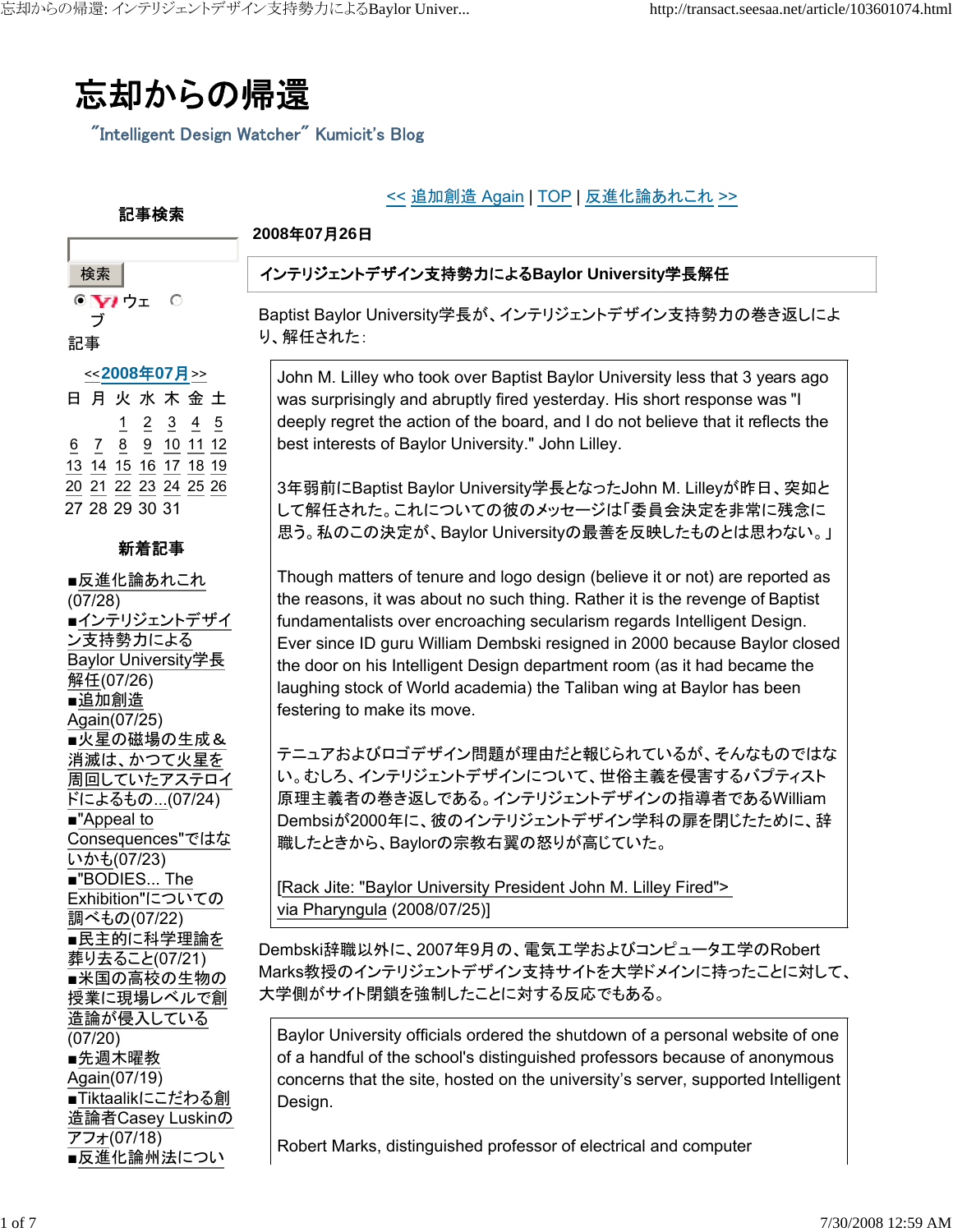てDiscovery Instituteを 批判する保守系コラム ニストJohn Derbyshire(07/17) ■反進化論州法を成立 させた共和党Bobby Jindal州知事の副大統 領候補の可能性 (07/16)

## 最近のコメント

■神様のせいで怪我し たといって教会を訴えた 男  $\Rightarrow$  Kumicit (07/16) ⇒ 地下に眠るM (07/14) ■マイクロ重力レンズに よる5000光年彼方の惑 星発見  $\Rightarrow$  Kumicit (07/08) ⇒ star rabbit all to passer . (07/06) ■Hackett et al. 2008 メ モ ⇒ 福岡在住 (07/02) ■E-coli実験に情けない 反論をするインテリジェ ントデザイン理論家 Michael Behe  $\Rightarrow$  Kumicit (06/14)  $\Rightarrow$  com (06/13) ■創造論者Tiktaalikは <u>かく語りき...</u> ⇒ 地下に眠るM (06/06)

# 最近のトラックバック

■44000世代のE.Coli実 験に対する創造論者た ちの反応 ⇒ 幻影随想 (07/20) ■Newtonの2060年予 測という5年前のネタ ⇒ あらかじめサー チ! (05/21) ■せっかくのID宣伝映画 "Expelled"試写会が... ⇒ JGeek Log (04/19) ■欧州評議会の「創造論 とIDの危険性について の決議」の再始動(1/5) 欧州の創造論

engineering at Baylor, launched a website called the Evolutionary Informatics Lab in June to examine whether Darwinian processes like random mutation and natural selection can generate new information.

Marks' conclusions, as explained on the website, placed limits on the scope of Darwinism and offered scientific support for Intelligent Design.

In July, a podcast interview with Marks appeared on a website run by the pro-ID Discovery Institute, and a week later Benjamin Kelley, dean of engineering at Baylor, told Marks to remove the Evolutionary Informatics website immediately.

"This is a big story, perhaps the biggest story yet of academic suppression relating to ID," William Dembski, a research professor in philosophy at Southwestern Baptist Theological Seminary, told Baptist Press.

[Erin Roach: "I.D. rift hits Baylor again" (2007/09/05) on Baptist Press (Google Cache via Answers in Genesis (2007/09/15) via Notes From A Retired Preacher (2008/04/23) via Pharyngula (2008/07/25)]

#### タグ:id理論 **28.0%C**

posted by Kumicit at 07/26 01:55 | Comment(0) | TrackBack(0) | News

# この記事へのコメント

## コメントを書く

お名前:

メールアドレス:

ホームページアドレス:

コメント: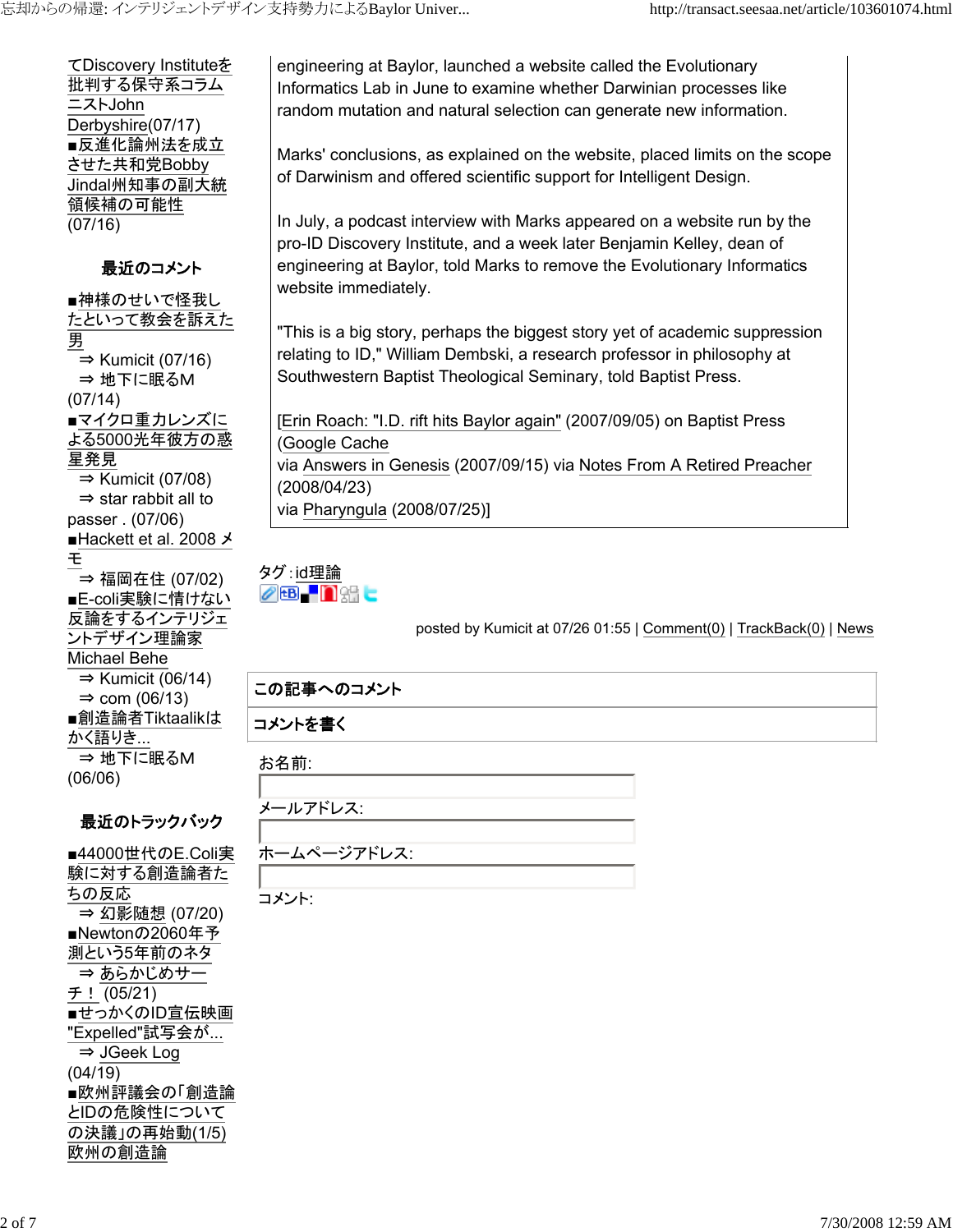| ⇒ 地下生活者の手遊<br>び (03/31)<br>■"ここ"がシミュレーショ<br>ンであることの検証可<br>能性 by Nick Bostrom<br>⇒ 確率論的カノジョ<br>(03/25)                                                                                                                                                                                    |                                                                                                      |
|------------------------------------------------------------------------------------------------------------------------------------------------------------------------------------------------------------------------------------------------------------------------------------------|------------------------------------------------------------------------------------------------------|
| カテゴリ                                                                                                                                                                                                                                                                                     |                                                                                                      |
| ■ID: General(135)<br>News(237)<br>DiscoveryInstitute(109)<br>Dembski(90)<br>Skeptic(108)<br>$\blacksquare$ Vatican(27)<br>Hisayoshi(11)<br>■ID Introduction(36)<br>■Creationism(174)<br><b>Hundredth</b><br>Monkey(19)<br>Sound Science(17)<br>Prayer&Magic(11)<br>$\blacksquare$ Public | 確認する<br>書き込む                                                                                         |
| Documents(11)<br>$\blacksquare$ Others(87)                                                                                                                                                                                                                                               |                                                                                                      |
| 過去ログ<br>■2008年07月(27)<br>■2008年06月(32)<br>■2008年05月(32)                                                                                                                                                                                                                                  | この記事へのトラックバックURL<br>http://blog.seesaa.jp/tb/103601074<br>※言及リンクのないトラックバックは受信されません。<br>この記事へのトラックバック |
| ■2008年04月(32)<br>■2008年03月(34)<br>■2008年02月(30)<br>■2008年01月(33)<br>■2007年12月(34)<br>■2007年11月(36)                                                                                                                                                                                       |                                                                                                      |

■2007年10月(36) ■2007年09月(34) ■2007年08月(34) ■2007年07月(35) ■2007年06月(32) ■2007年05月(33) ■2007年04月(31) ■2007年03月(34) ■2007年02月(28) ■2007年01月(32) ■2006年12月(31) ■2006年11月(31) ■2006年10月(34) ■2006年09月(31) ■2006年08月(42) ■2006年07月(31) ■2006年06月(31) ■2006年05月(32)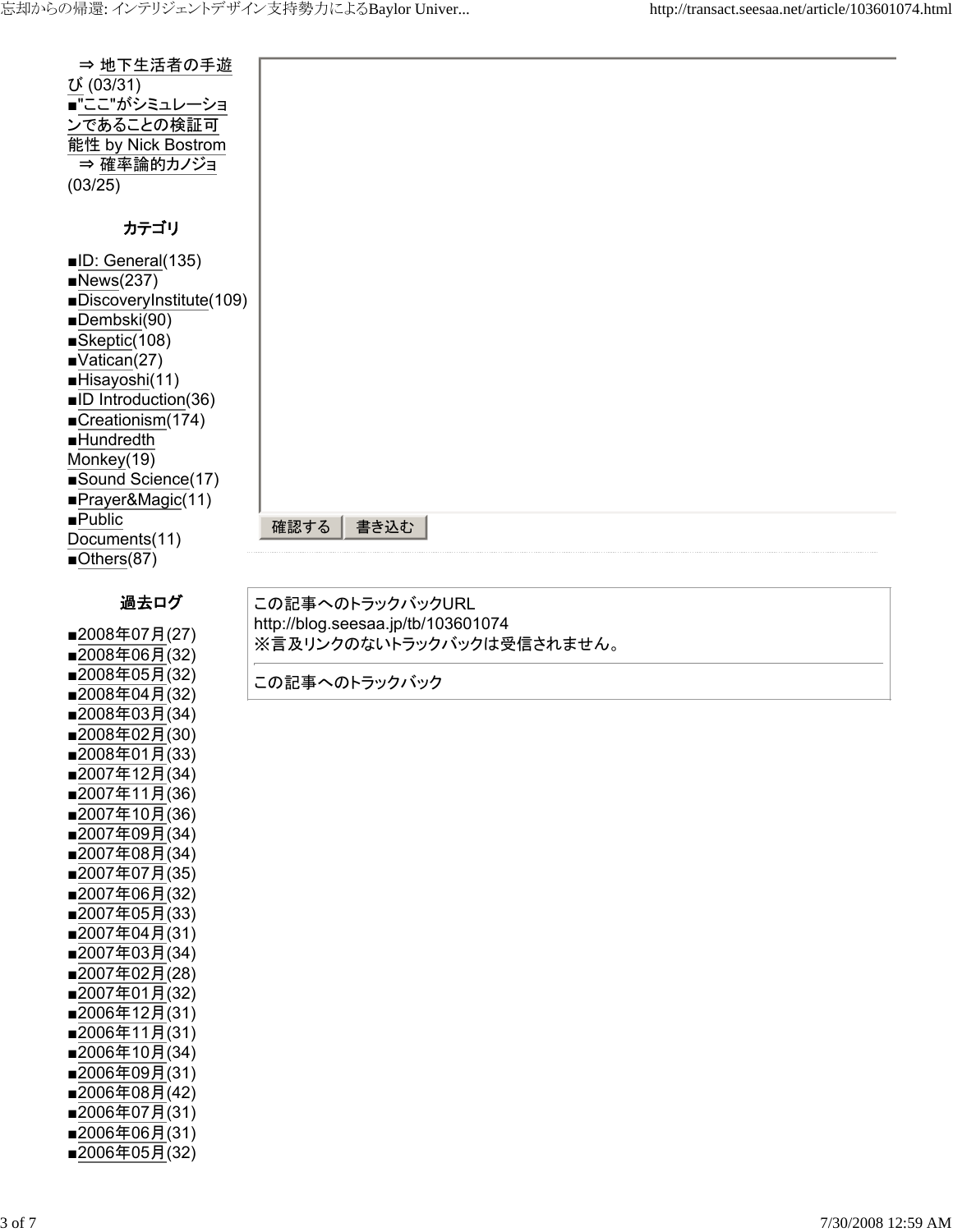■2006年04月(37) ■2006年03月(34) ■2006年02月(28)

#### リンク**:** 進化論サイト

■CSI Intelligent Design Watch ■進化論サイドで創造論 と戦うTalkReason ■進化論サイドで創造論 と戦うTalkOrigin ■米国の進化論教育を 守るNCSE ■反進化論を批判する AntiEvolution.Org ■PZ Myers准教授の戦 <u>うブログ</u> ■Jason Rosenhouse 助教授のブログ ■進化大全でおなじみ Carl Zimmerのブログ ■Dr. Tara C. Smithの 進化論ブログ リンク**:** インテリジェント デザインサイト

Discovery Instituteのイ ンテリジェントデザイン 専用サイト インテリジェントデザイ ンの本山たるDiscovery Institute Discovery Institute公 式ブログその1 Discovery Institute公 式ブログその2 Dembskiと仲間たちの ブログ Dembskiの文献倉庫 インテリジェントデザイ ンを大学に広めるIDEA **CENTER** インテリジェントデザイ ンの議論用サイト兼関 連商品販売サイト Arn.Org インテリジェントデザイ ンの文献倉庫のような ISCID.Org インテリジェントデザイ ンを学部学生に広める ためのサイトだが、やる 気を失って放置状態の IDURC.Org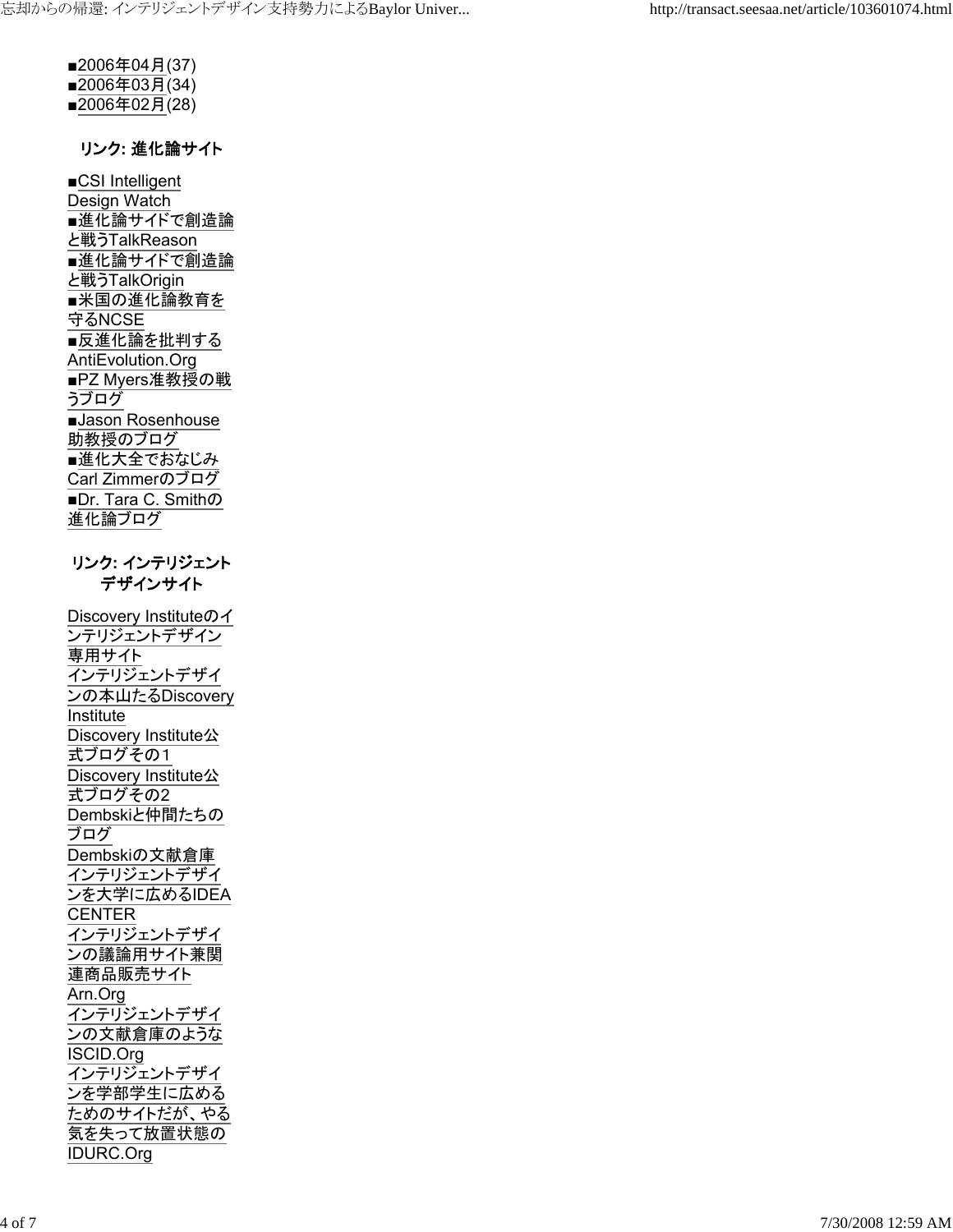インテリジェントデザイ ンネットワークのハリス &カルバートによるID 概観(PDF) インテリジェントデザイ ンブログTelic **Thoughts** 

#### リンク**:** 創造論サイト

■Carl Wieland率いる Creation Ministries International ■Ken Hamが主宰する" 若い地球の創造論"の 最もアクティブなサイト Answers in Genesis ■Hugh Rossが主宰す る古い地球の創造論の 老舗Reasons to Believe ■古い地球の創造論サ イトにしてインテリジェン トデザインも支持する Evidence.info(GodAndScience.Org) ■Hydroplate Theoryを かかげる創造論者Dr. Walt Brownの本のペー ジ ■恐竜と人間の足跡の 化石で楽しむ創造論サ イトBible.Ca

#### リンク**:** その他

■Musium of Hoaxes ■カトリックニュースの採 集先 Catholic News Agency ■カンザスのローカル新 聞LJWorld.Comの "Evolution in Kansas" ■ジャンクマンMilloyの アンチ温暖化サイト "junk science" ■Dr. S. Fred Singer翁 のアンチ温暖化サイト **SEPP** ■和田幹男カトリック司 祭の聖書研究ページ

## ブックリスト

■インテリジェントデザイ ン関連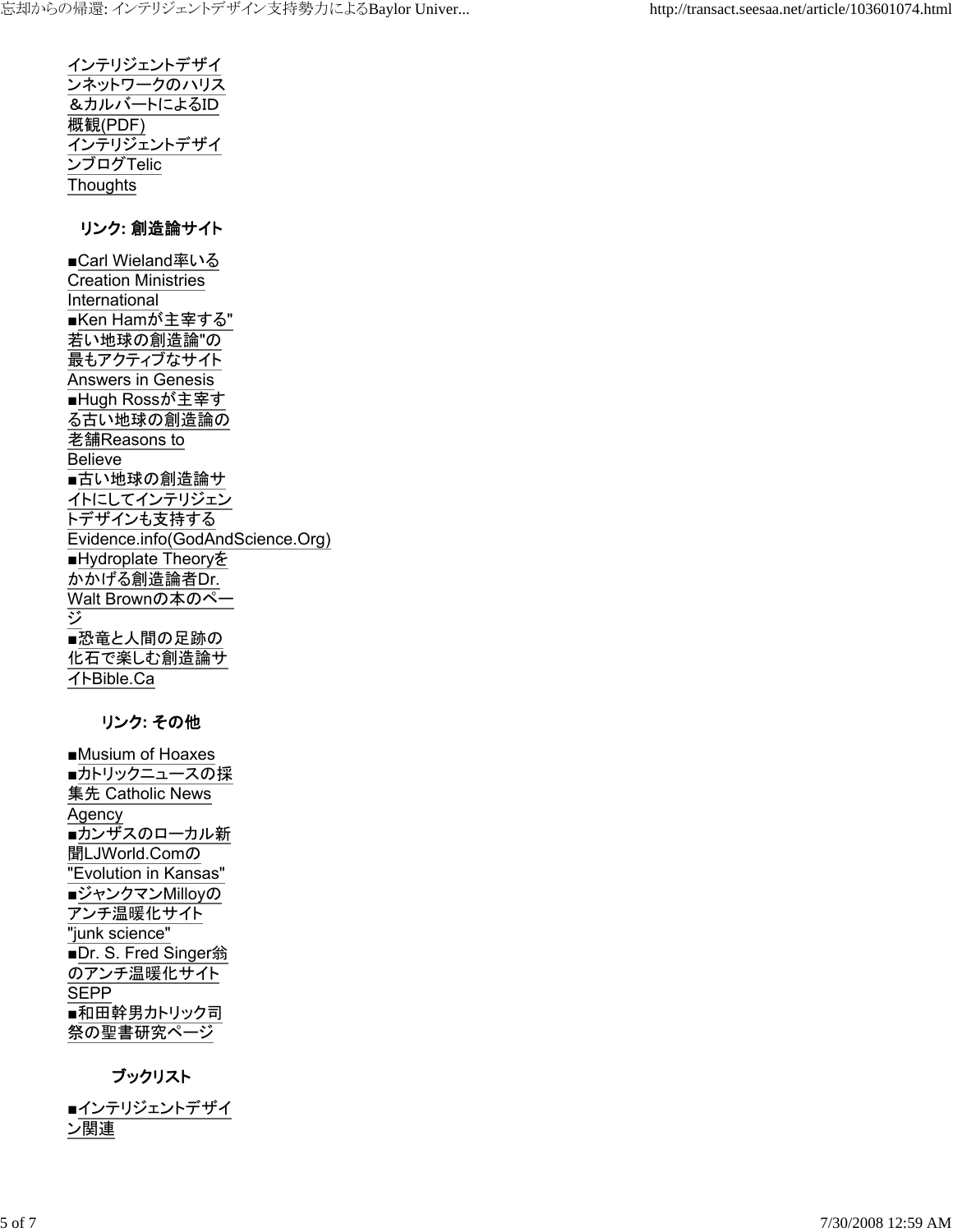## プロフィール

名前:Kumicit

| ּ      | L |  |
|--------|---|--|
| 5<br>◡ | ノ |  |
|        |   |  |

## ファン

⊠ <u>メッセージを送</u>る 面このブログの読者に なる <sub>&</sub>® 更新情報をチェック <u>する</u> ブックマークする Q<sub>の</sub>友達に教える

## タグクラウド

Wells 方法論的自然主義 Appearance of Age Behe Blood type Creationism Dembski Dembski.id理 論 DI DI Expelled Harun Yahya HIV denialism Hume IO 理論 <u>leftist</u> Luskin poll Pope RonWyatt Science For All American Sober Technobahn UCD <sup>U</sup>c<sup>D</sup> vatican Wells YouTube DI カトリック グリセリン ケニヤ シンクタンク デザイン ファンダメンタリズム フロン トローディング ロシア 英国 遠くの星 温暖化 科学 韓国 祈り 共和党 教 科書 教皇 自然選択 酒 石酸 呪術 神が怒る 神義 益 人間原理 創世記 月 造論 <sub>創造論者</sub> 創造 論者が使ってはい けない 創造論者 の主張 大進化 渡辺 久義 反進化論 反進